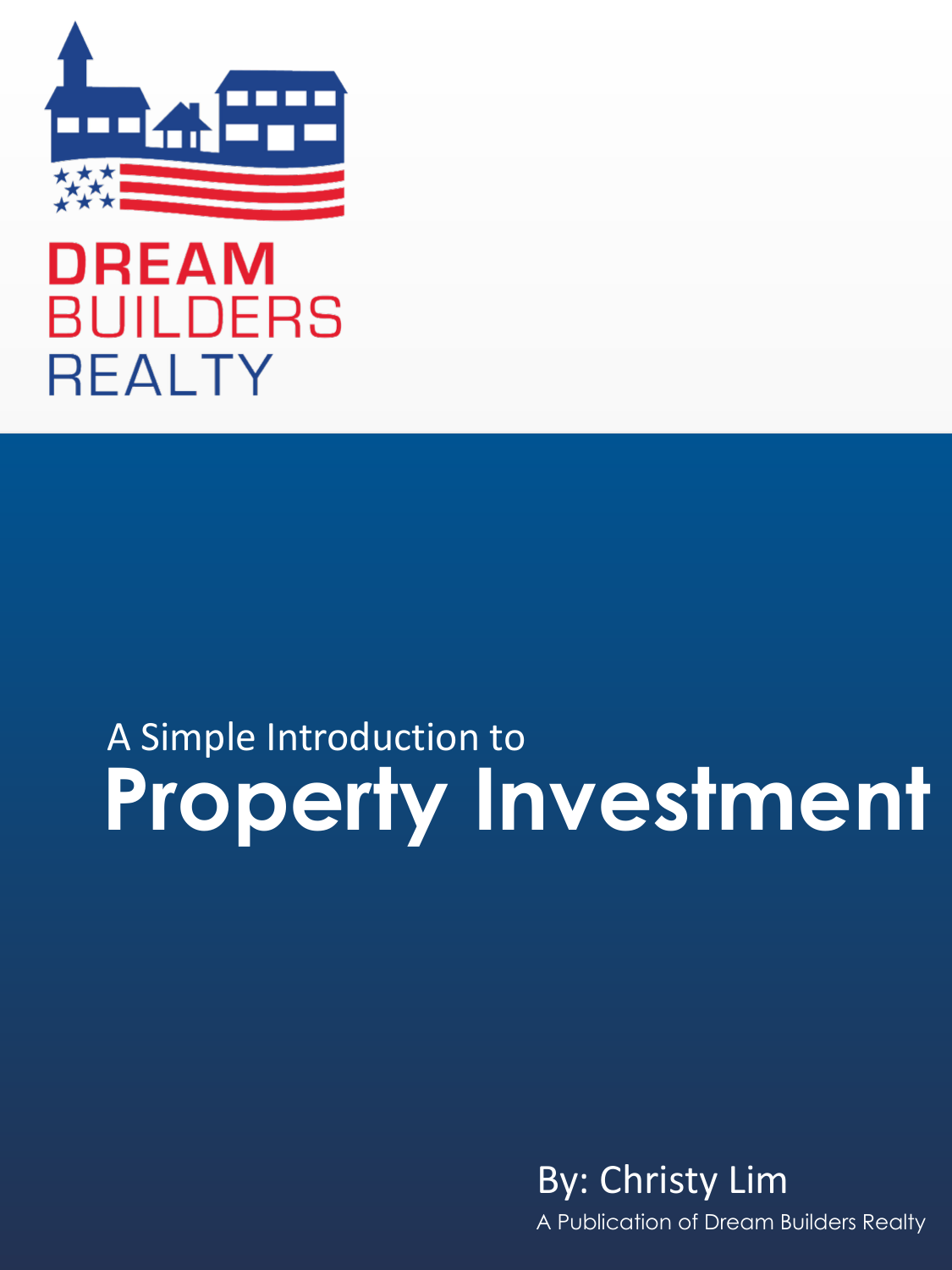# **Table of Contents**

- **Chapter 1: Goal Setting**
- **Chapter 2: Time Investment**
- **Chapter 3: Financial Investment**
- **Chapter 4: Property Types**
- **Chapter 5: Location, location, location...**
- **Chapter 6: Knowing the Right Time**
- **Chapter 7: Who's Responsible?**
- **Chapter 8: Property Management**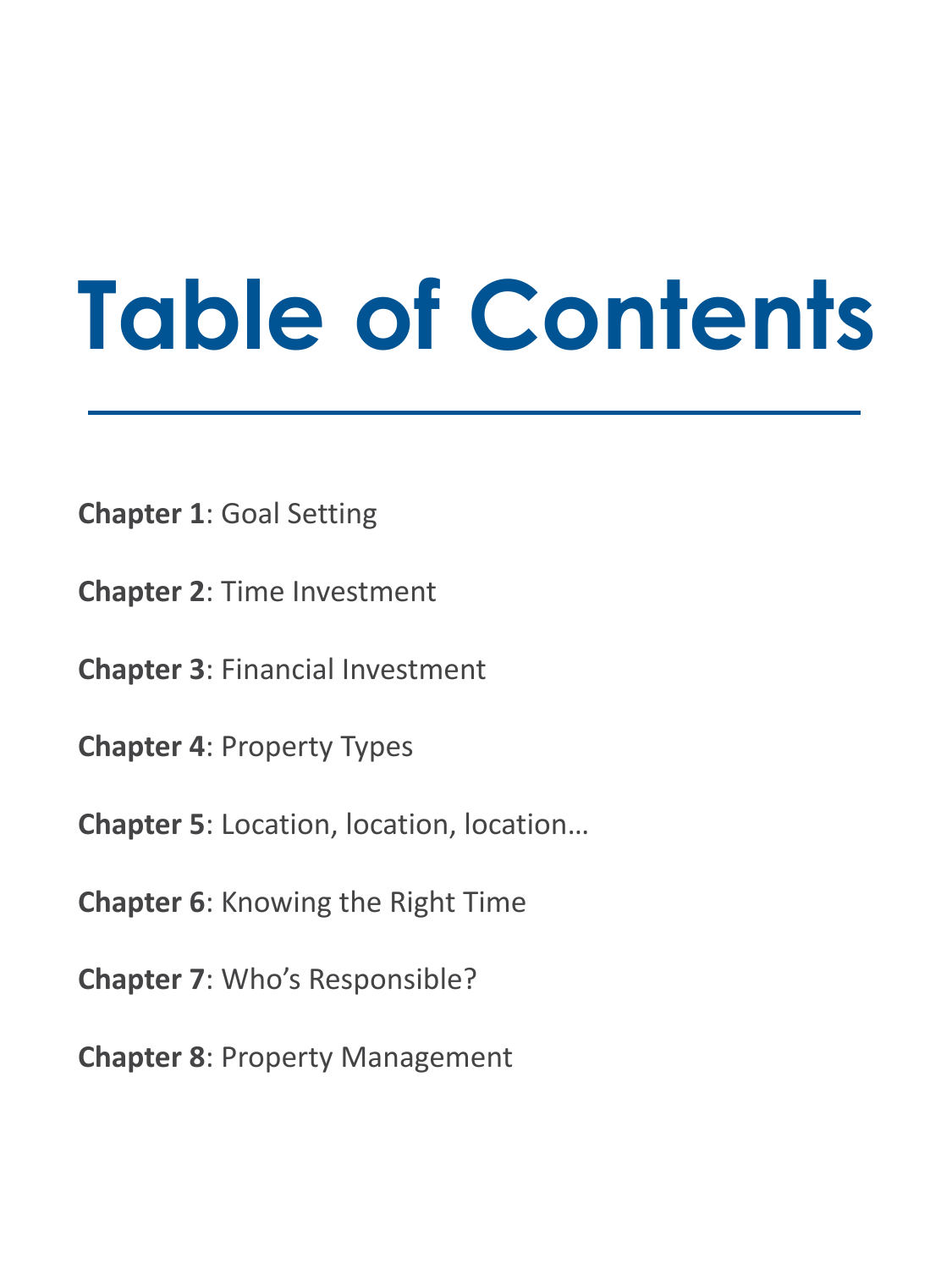## **CHAPTER ONE**

**What are your goals in investing in property?**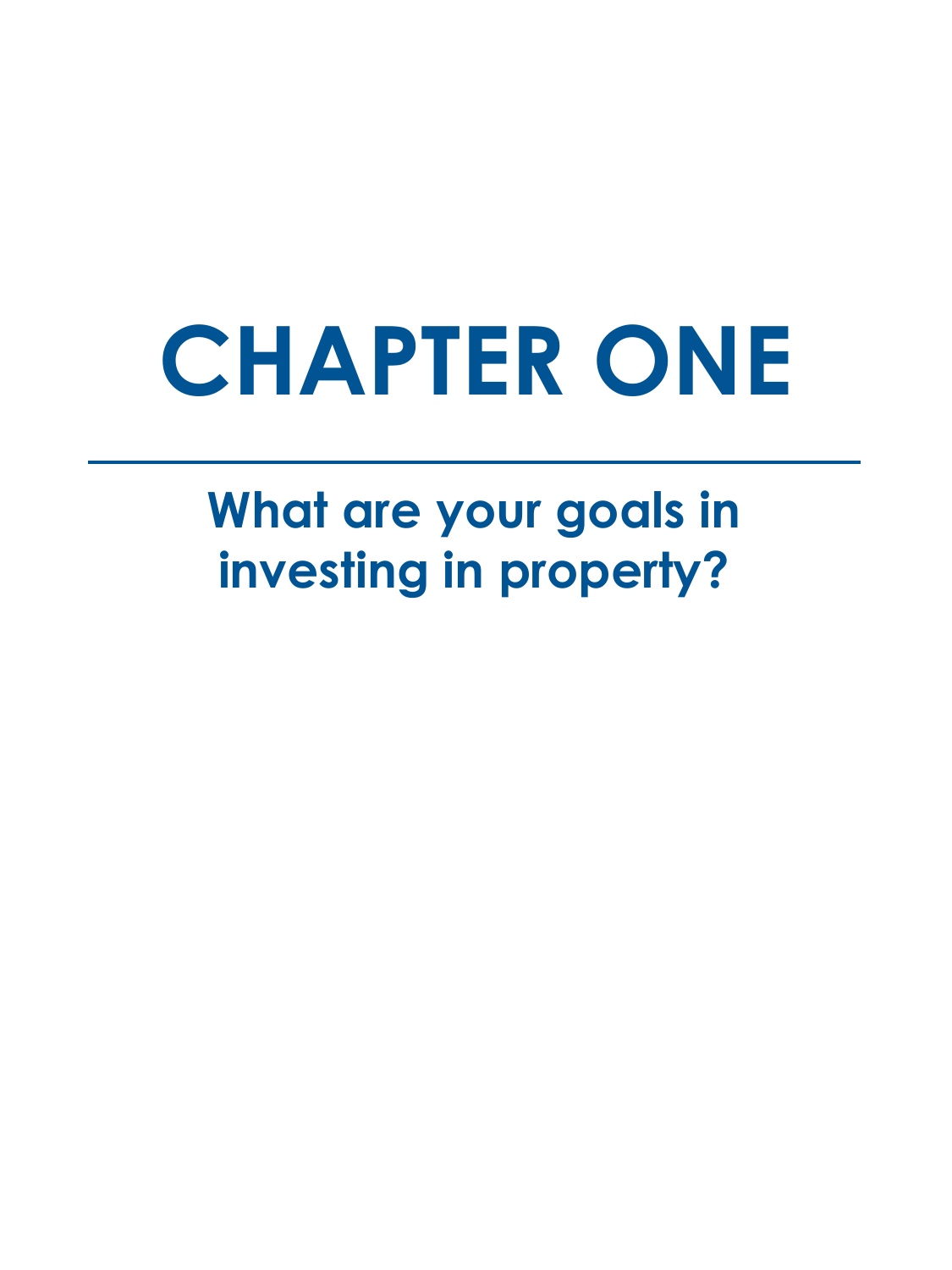Realizing what your goals are can help you to better target what type of property you should be directing your attention toward.

1

It's also a great idea to consult your CPA, a tax attorney or a tax LLM in order to better understand the tax ramifications to you. When you sell your investment property, the purchase and sale price of your asset will determine whether there is a capital gain or loss.

All capital gains must be reported to the IRS, so how long you hold the property will affect the tax rate at which you are taxed on said gain:

- **Short term appreciation/capital gain** An investment in which you capitalize on the investment within a one year period. An example would be a home that is "flipped" and resold within one year from the date of purchase.
- Long term appreciation/capital gain An investment that is held for longer than one year. Examples include residential properties, agricultural, industrial, commercial properties, etc.
- **Immediate cash flow** The net cash derived from an investment over a specified period of time. Examples include residential or commercial rentals.
- **Cash flow and appreciation** This is a mix of the two types of investments and can include a plethora of categories. When looking at cash flow and appreciation, an investor will need to weigh the pros and cons of what they are ultimately striving to achieve.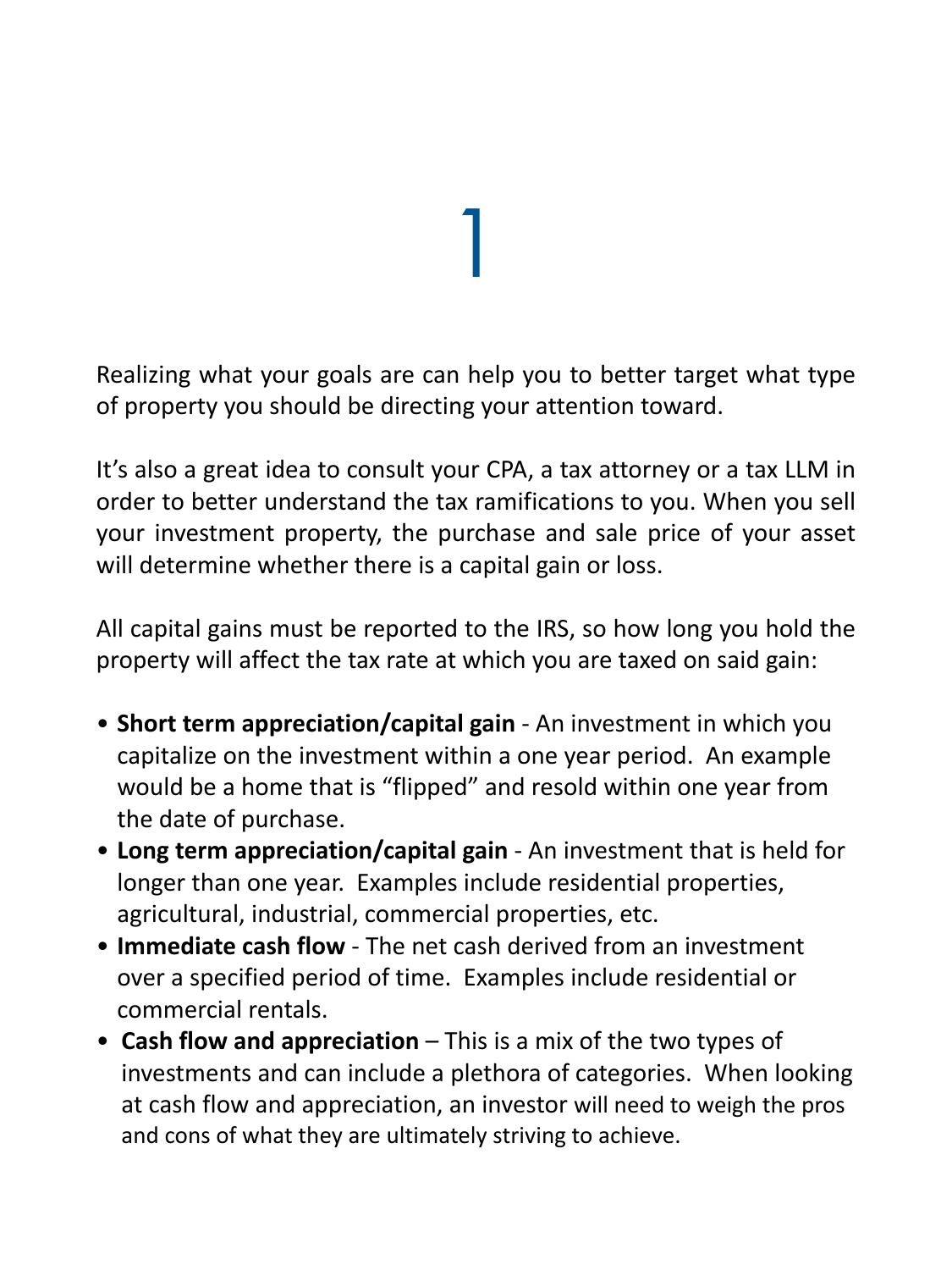

"Realizing what your goals are can help you to better target what type of property you should be directing your attention toward.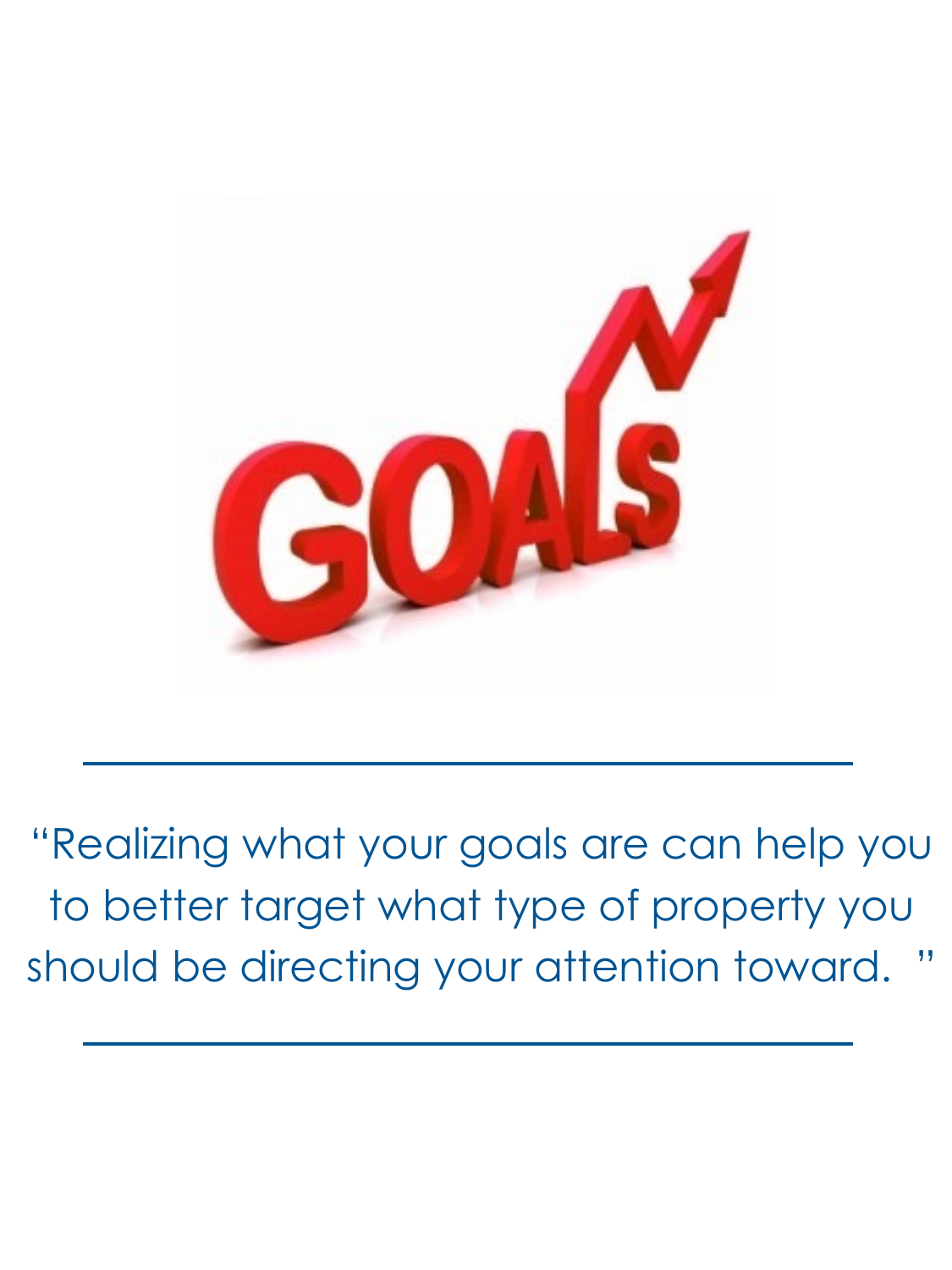## **CHAPTER TWO**

#### **How involved do you want to be in your property?**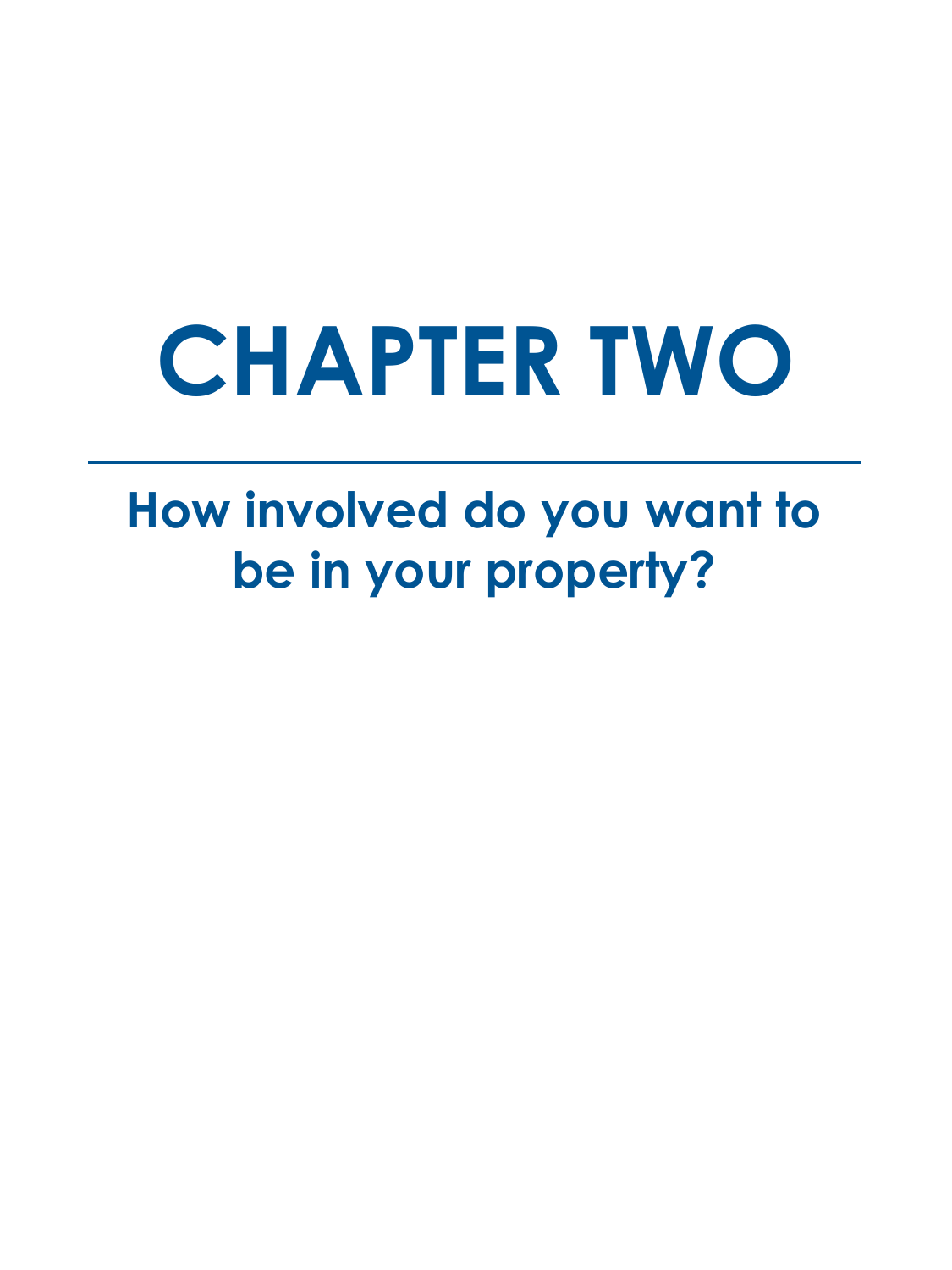We've all seen those shows on TV where some people are motivated to make a quick buck during a rising real estate market and are willing to put in the hard work, determination and money to fix up a house to sell off within 30 days. Have I done this myself? Absolutely! This isn't for everyone though, as unexpected issues almost inevitably pop up and you will need to be able to roll with the punches (especially those punches that include a major increase to your budgeted expenses or time frame).

- For those of you who are interested in getting your feet wet, you may want to start with purchasing one or two residential properties to start, hire a property manager (for those who want to be as hands-off as possible), and start building up your net worth that way.
- **Those interested in taking a more hands on approach**, be sure to research the time and commitment required for property management. This includes the time needed for selecting tenants, setting rent rolls, understanding lease agreements, repair requests, etc. Setting aside a little time now to further understand your investment, and any related matters, can save you time and money in the long run.

Understand though that there are investment opportunities for all levels of investors and the best individual to help you assess your needs and requirements will be your local Realtor<sup>®</sup>.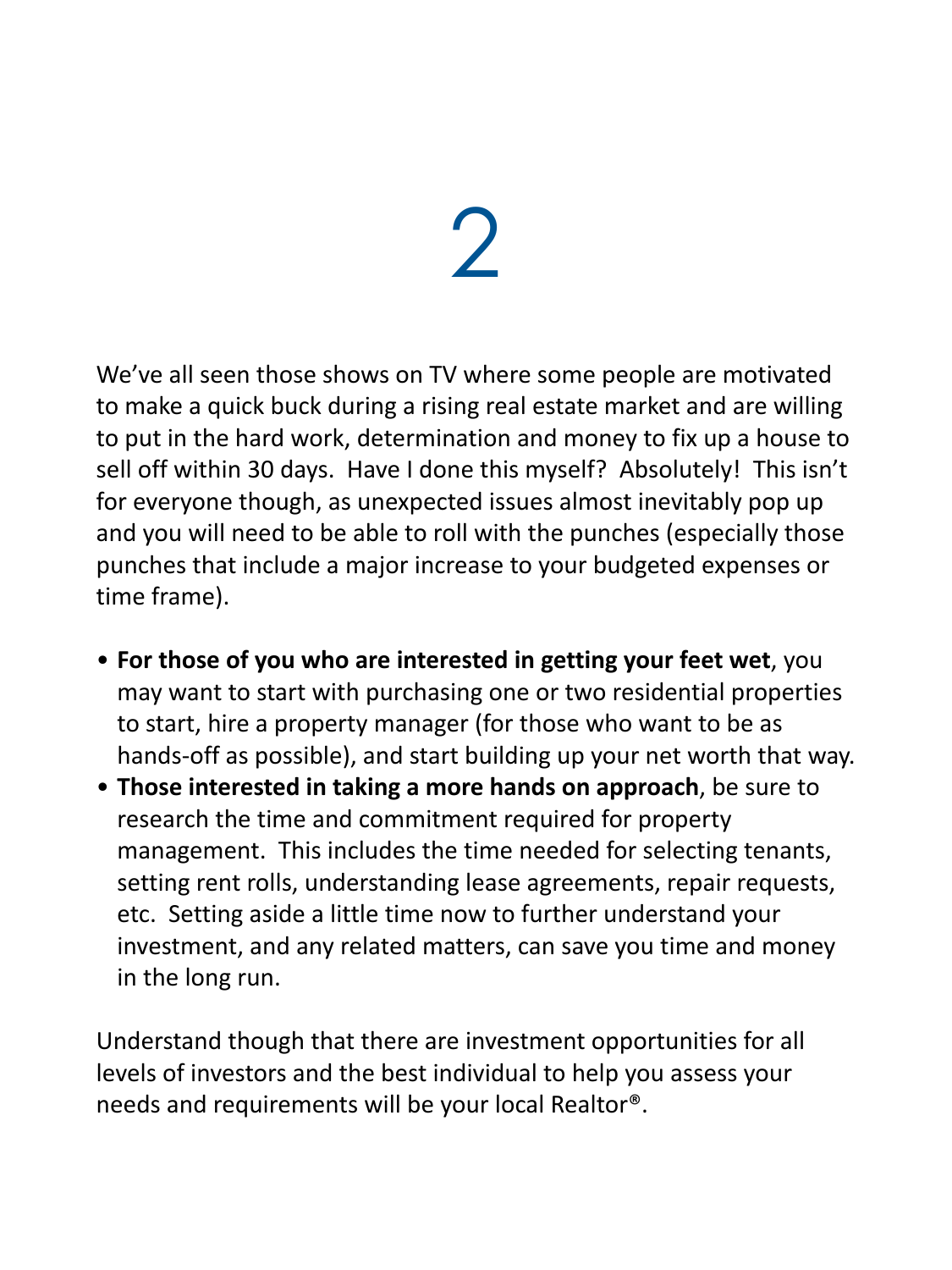## **CHAPTER THREE**

**How much money is it going to take to make this happen?**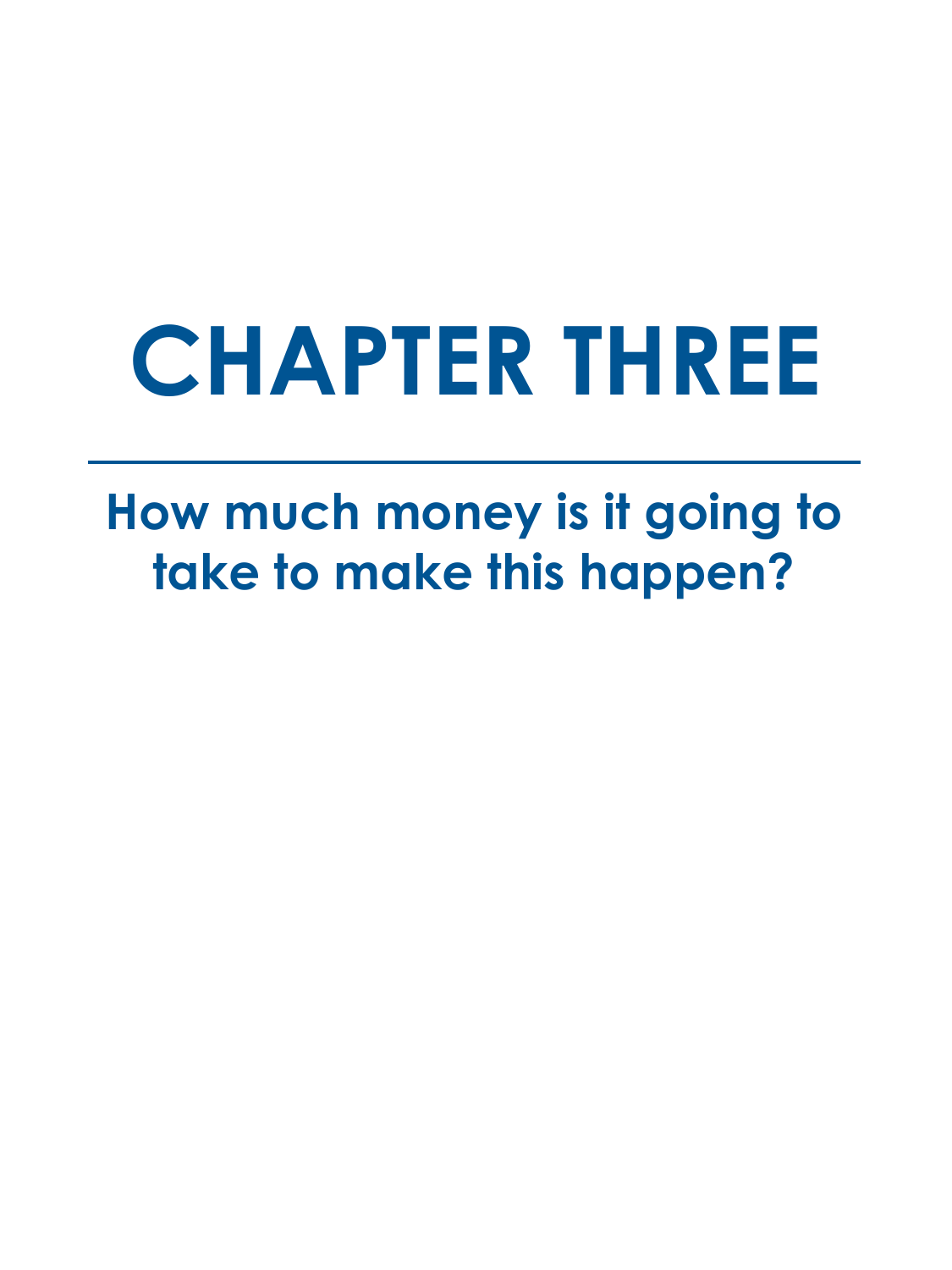No one ever likes this answer but the truth is, "it depends". Before investing in investment property, it's *extremely* important to have a financial analysis completed so that you will have a firm grasp of the operating costs to not only maintain but make a profit off of your investment. This is not a comprehensive list but a starting point as to what topics you need to consider when purchasing investment property:

- How much money do you need to put down? Keep in mind that rates differ for investment property (as opposed to residential home ownership).
- What are the terms of your loan?
- What is the time frame for your investment?
- Will there be property management fees? How are the fees assessed when units are empty?
- What marketing fees will apply?
- How much will insurance policies cost you, the Landlord, and how much insurance will you require tenants to hold? How will you enforce these requirements?
- Who will pay the property taxes?
- Do you have money set aside for unexpected incidents (i.e., long term vacancy, damage to the building, etc.)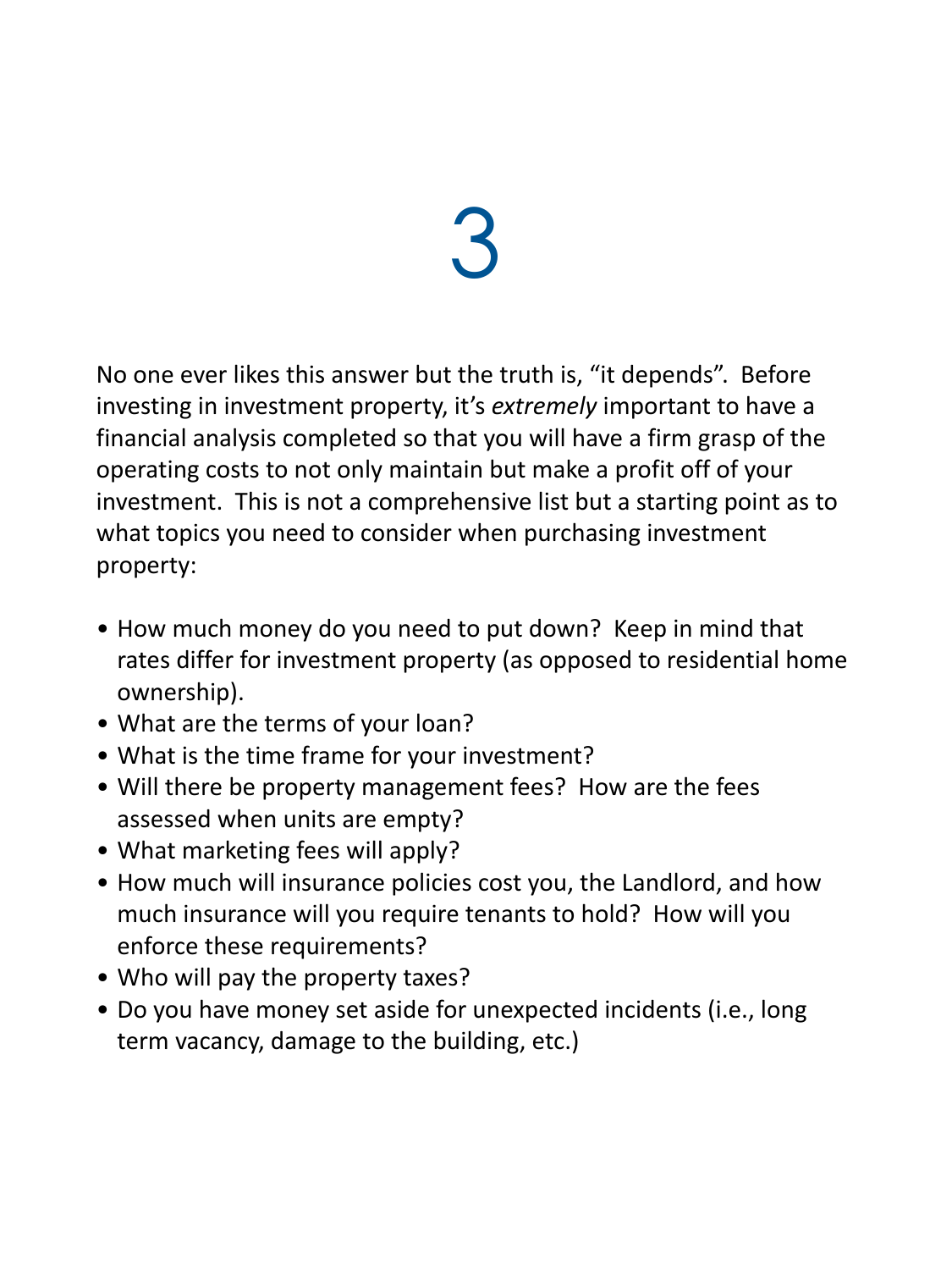#### "Dream Builders Realty's goal is to help make buying investment properties as easy as in the game of Monopoly. "

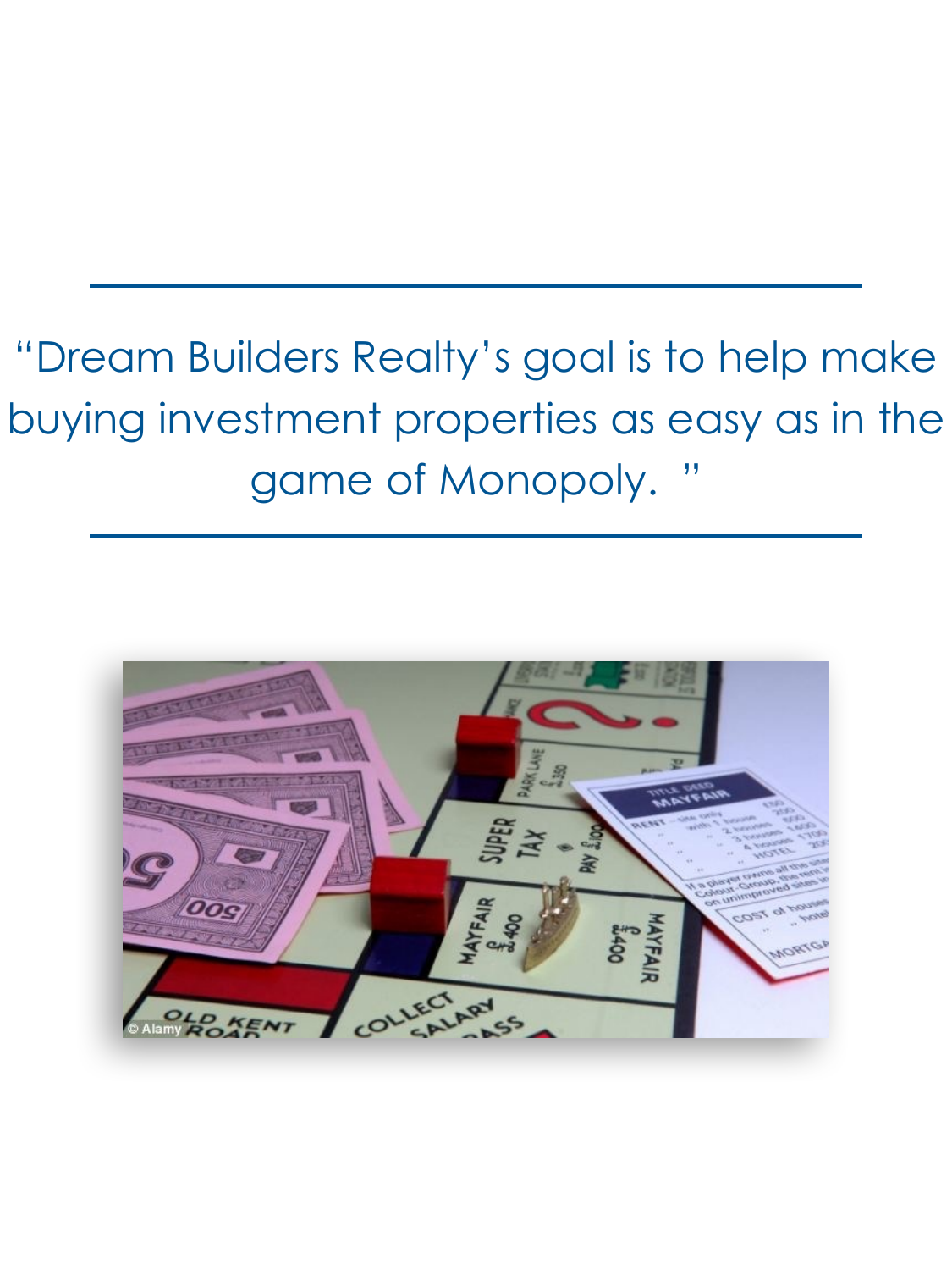## **CHAPTER FOUR**

#### **What type of property should you buy?**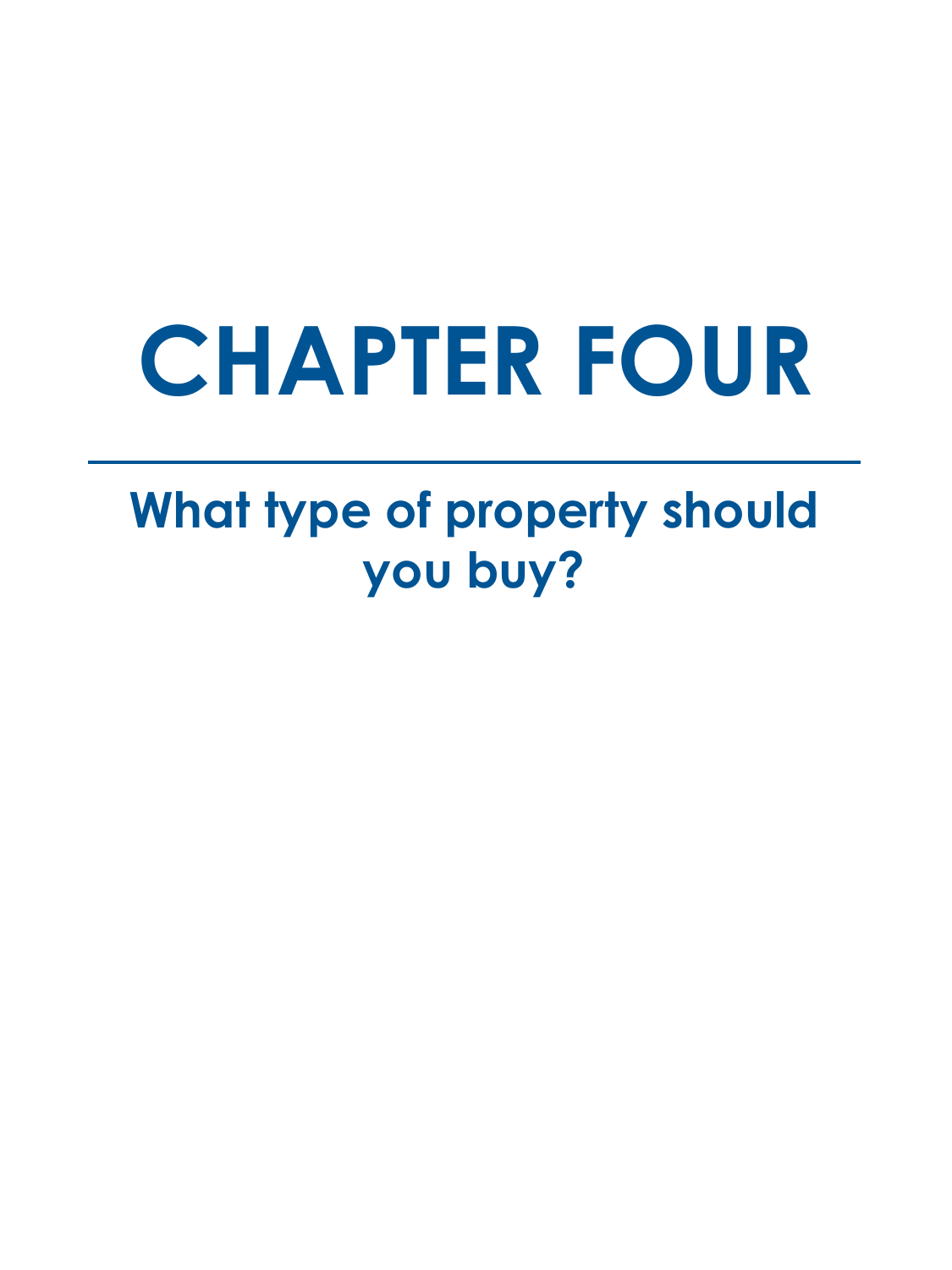Typical types of investment properties that investors look for include:

- 1. Commercial investment property
	- Retail investments usually comprised of shopping malls, strip malls, and other retail storefronts. When purchasing retail investments, pay close attention to the types of leases available as they will have different advantages.
		- Gross lease: a full service lease in which the landlord pays all or most of the expenses associated with the property. These costs are passed on to the tenants in their rent through a load factor. Typically found in office properties and warehouse units but can also be found in some retail properties.
		- Single Net lease (N Lease): the tenant is responsible for paying for property taxes and the base rent.
		- Double Net lease (NN Lease): the tenant is responsible for property taxes and commercial property insurance whereas the landlord is responsible for expenses having to do with the structure of the building and common area maintenance (CAM) costs in addition to the base rent.
		- Triple Net lease (NNN Lease): the tenant pays for their pro-rated share of all property taxes, building insurance, and CAM costs along with the base rent.
		- Percentage lease: the tenant pays for the base rent and a monthly percentage of the revenue earned from the business occupying the unit. This type of lease can usually be found in retails spaces and in the mall. In this type of lease, the tenant may be penalized for non-operation of their unit since the rental income is dependent upon their faithful performance in operating their unit.
	- Industrial investments include storage units, car washes and other special purpose real estate generating sales from patrons of the facility and fees or service revenue streams create a return on investment for the owner.
	- Mixed-use investments a combination of any of the other categories and is often times a viable option for investors as a means to diversify and mitigate risk.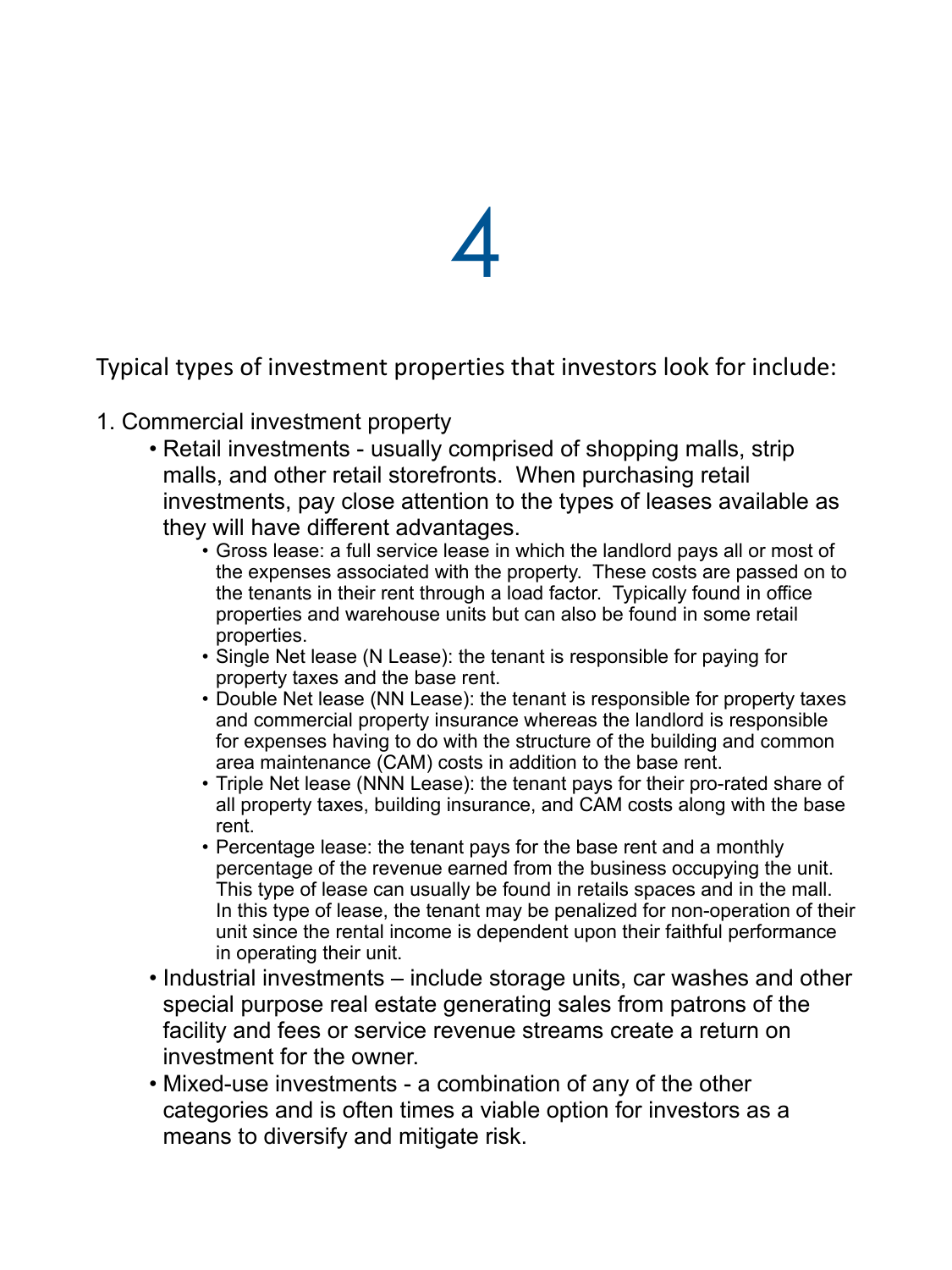

2. Residential investment property - dwellings in which people reside, such as houses, apartments, condos, duplexes and vacation homes. Lease agreements will dictate the income accrued and the length of the rentals.



Regardless of what type of real estate you choose to invest in, your investment, at its best, should be a form of passive income. Passive income is money that flows in, at a steady rate, with little to no work beyond the initial work performed on your part. What does that mean and didn't you just tell me to go out and flip a house?

Passive income is a great source of revenue for investors because it frees up your time to do things you enjoy without having to go through the daily grind associated with employment. Sure, flipping a house will make you money but if you stop flipping, the income will also stop. Passive income works for you rather than you working for the money. Additionally, as an incentive to invest in the economy and job growth, passive income is more favorably taxed than active income.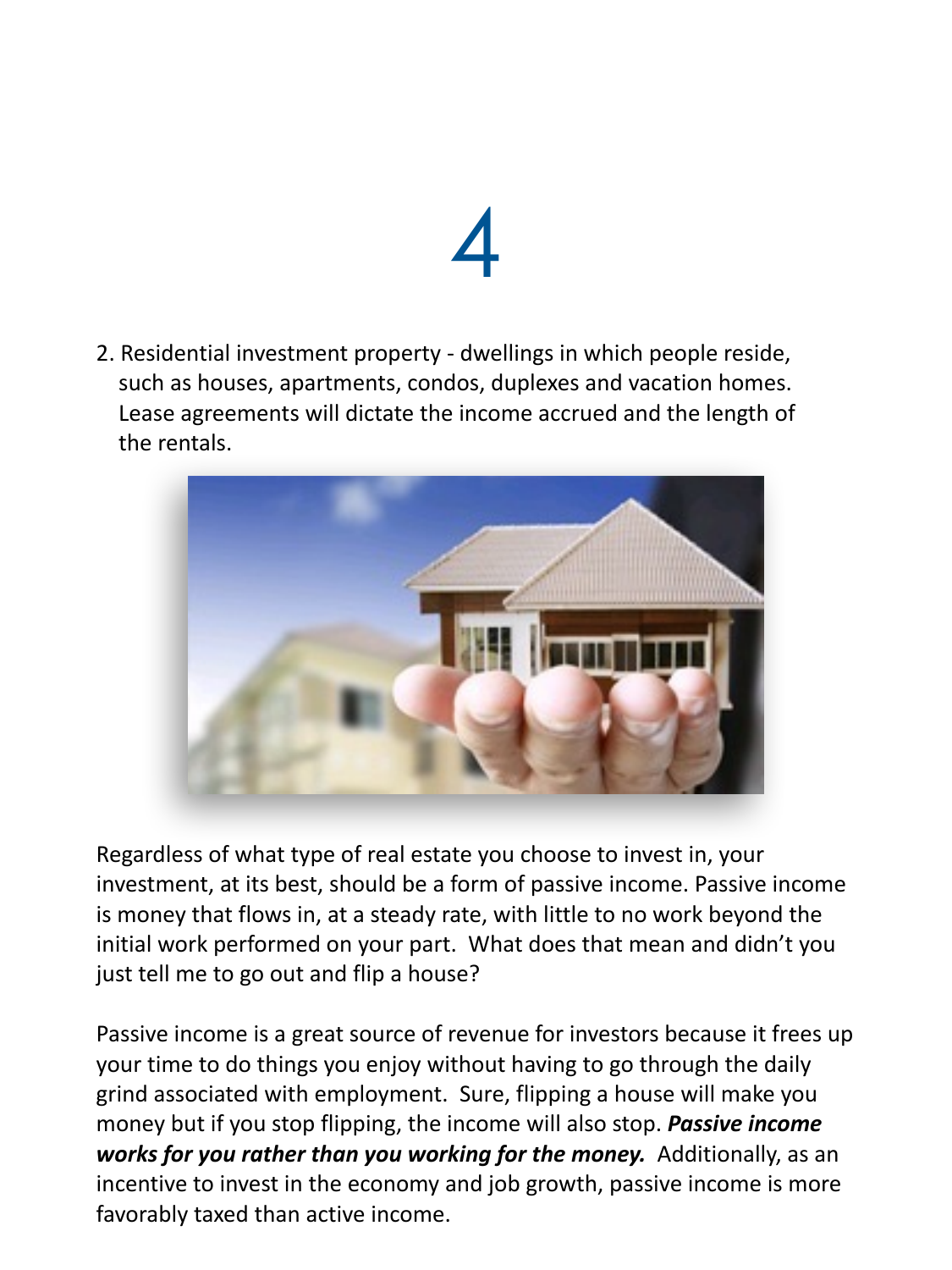### **CHAPTER FIVE**

#### **Does location really make a difference?**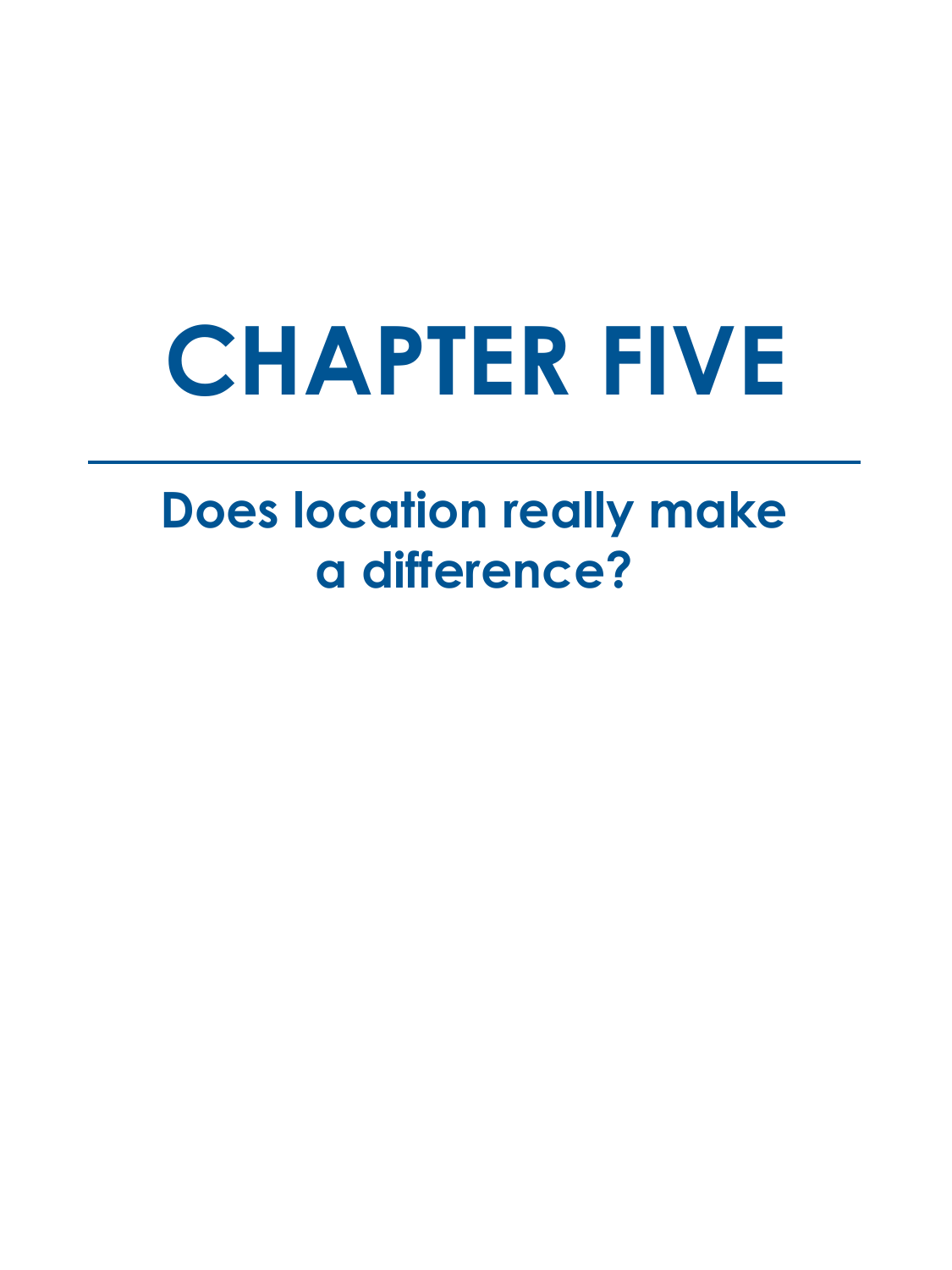You bet it does, but be sure you consider what the location is like now and what it will be like in about five to ten years. When looking at location, keep an eye out for general market conditions, job conditions, economic conditions of the area, comparable properties and what they're selling for, and what landmarks are in the area? Is it near a school, a hospital, a park, a zoo, shopping centers? What side of the street is the property located, what are the traffic patterns throughout the day, are there many pedestrians? The location of the investment property should be thoroughly examined.

It's also a good idea to get in touch with local officials to inquire about the location of your investment property. Property laws and the rights and responsibilities of landlords and tenants will vary by location. Consult with professionals you can trust in providing you with the knowledge necessary to make the best and most informed decision in choosing an investment property.

Today's small town could be tomorrow's major metropolis and your net worth just may reflect that upturn. Take the time to research these issues, check out the area and outlying areas, assess what the area will be like in the future, and ask as many questions as you need so that you are better equipped to identify those investments selling below market value and purchase them as a means to maximize your net worth.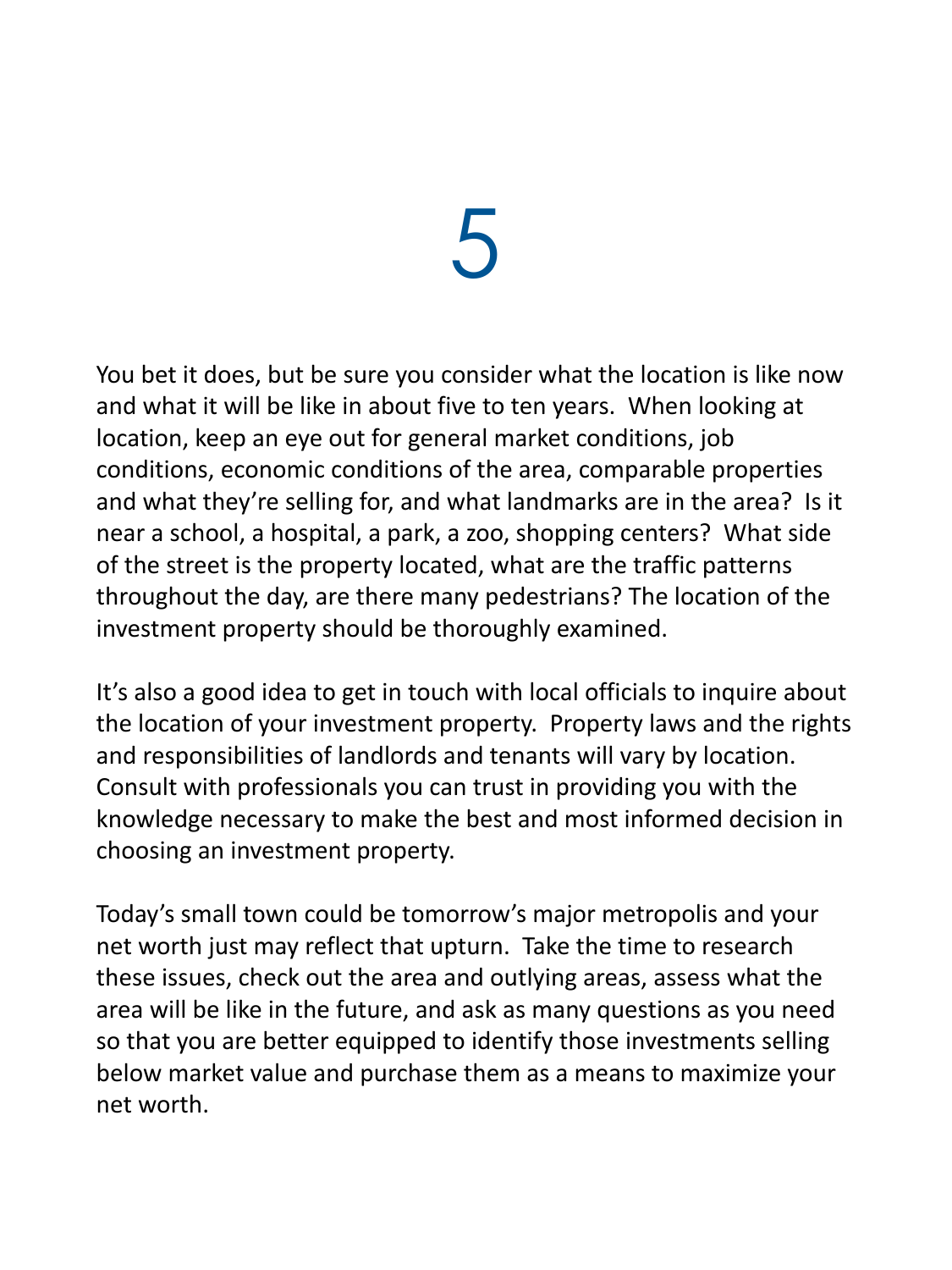### **CHAPTER SIX**

**Is there ever a right time to buy real estate?**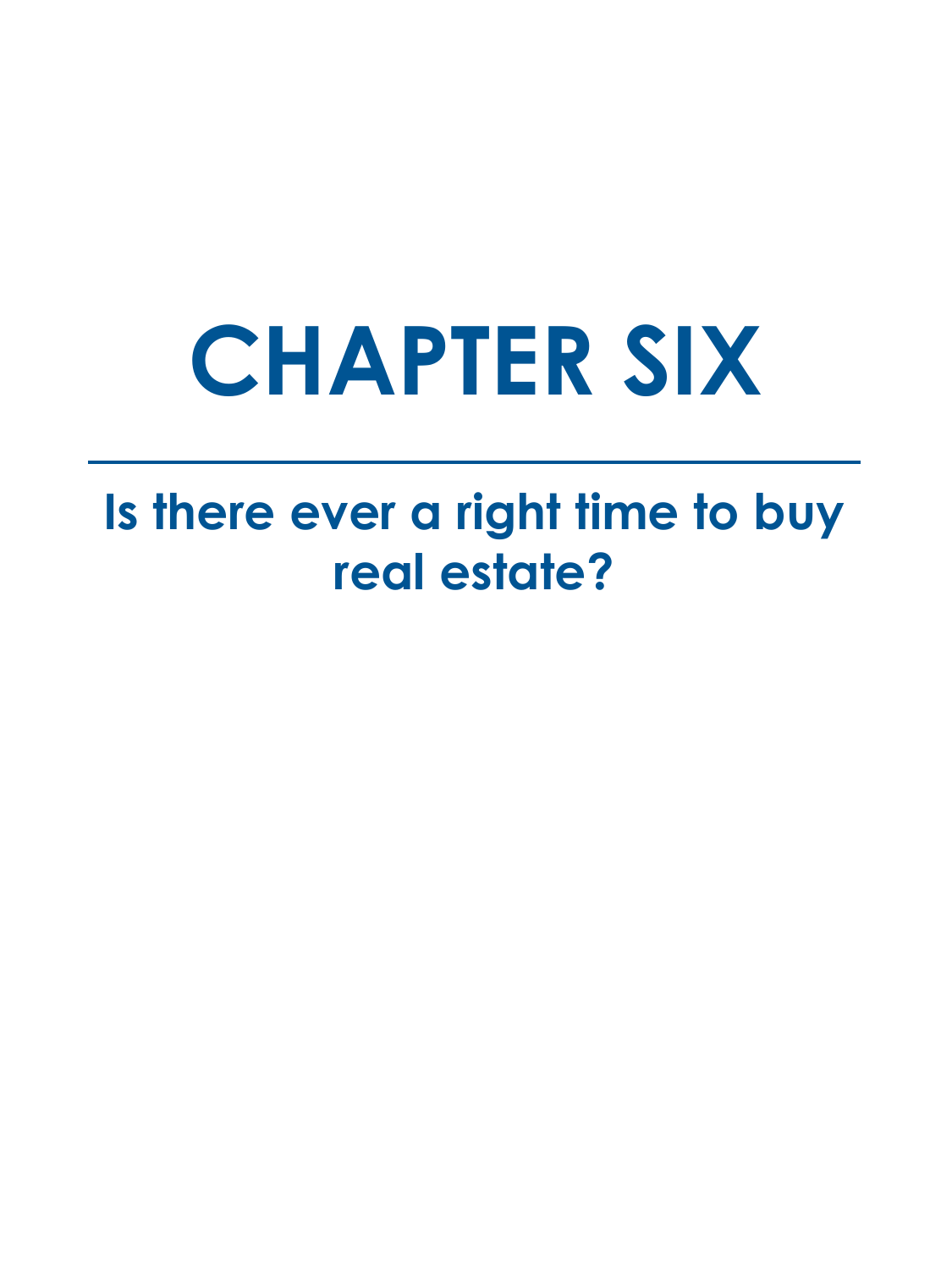Investing in real estate always comes with a set of risks, as was evident over the past years. Some will maintain that it's best to buy when the market is low and others assert that an investor should buy when most others are incapable to buy and properties are ripe for the picking.

However, based on the economic model of supply and demand, real estate is a finite good and there will always be a demand for it in this ever-growing world. There may never be a "right" time to buy but timing can make all the difference. The savvy real estate investor should commit the time necessary to do the research needed to make money off of their investment.

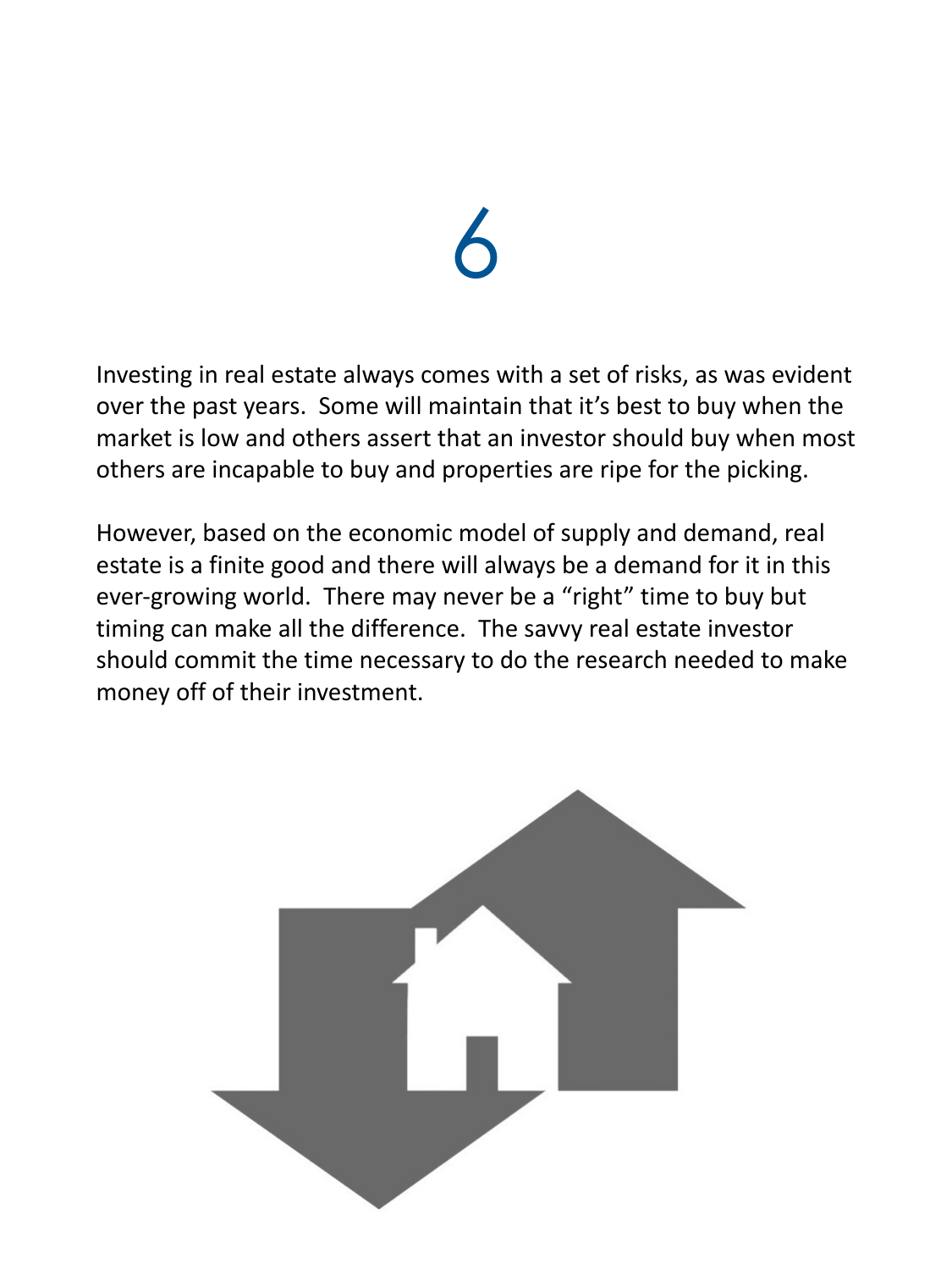### **CHAPTER SEVEN**

#### **How is your property being held?**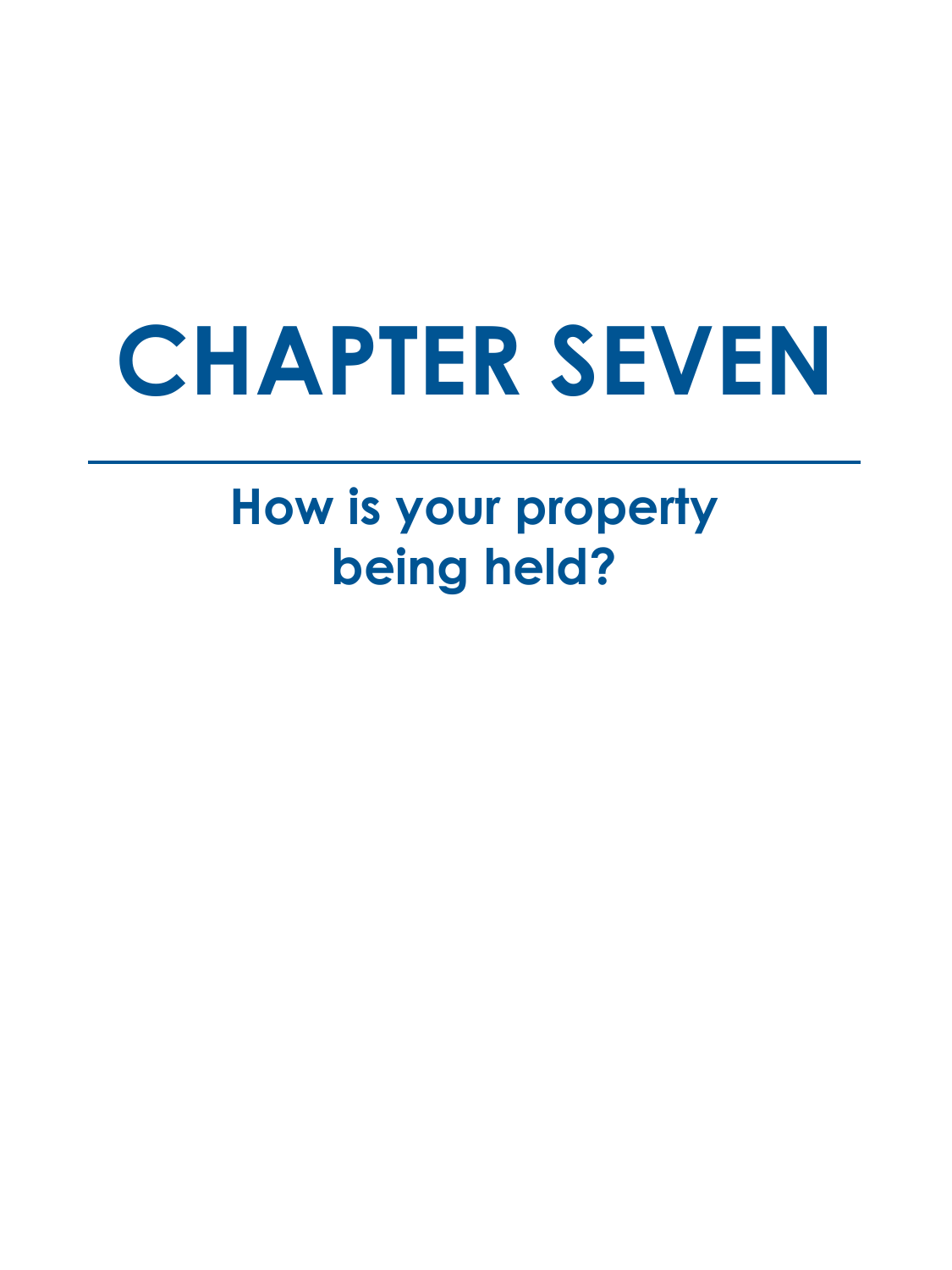When purchasing your home, did you know how your property was going to be held or was the assumption that the title agent would "figure it out"? Was it as an individual, a tenancy in common, a joint tenancy with right of survivorship, a trust, a corporation? The list is probably as long as the chopstick I used to eat yesterday's noodles. However, knowing how your property is held should be a question every investor asks and should eventually be able to answer. Why? To save your tuckus, of course.

When in investing in property, you never know when a slip and fall may occur in a parking lot or the bathroom of a 747 will drop out of the sky into a tenant's yard. Accidents happen and they happen all the time. Within my first month of law school, we learned that when an attorney goes after someone, they tend to go after anyone and everyone. The deeper the pockets the better. Sometimes, those pockets might be yours.

In order to better protect yourself, consider these issues when choosing how to hold title to your investment properties:

- Work with your CPA and a local real estate, business/corporate, estate planning attorney, or tax LLM to help you ascertain what the best means of protecting yourself and your properties against potential lawsuits and creditors.
- Consider the tax implications and benefits that may arise out of how you will hold title so that you can maximize the return on your investment.
- Determine the most flexible means of control and management of the property.
- Minimize the cost and complexity of the legal entity used to hold title to your property.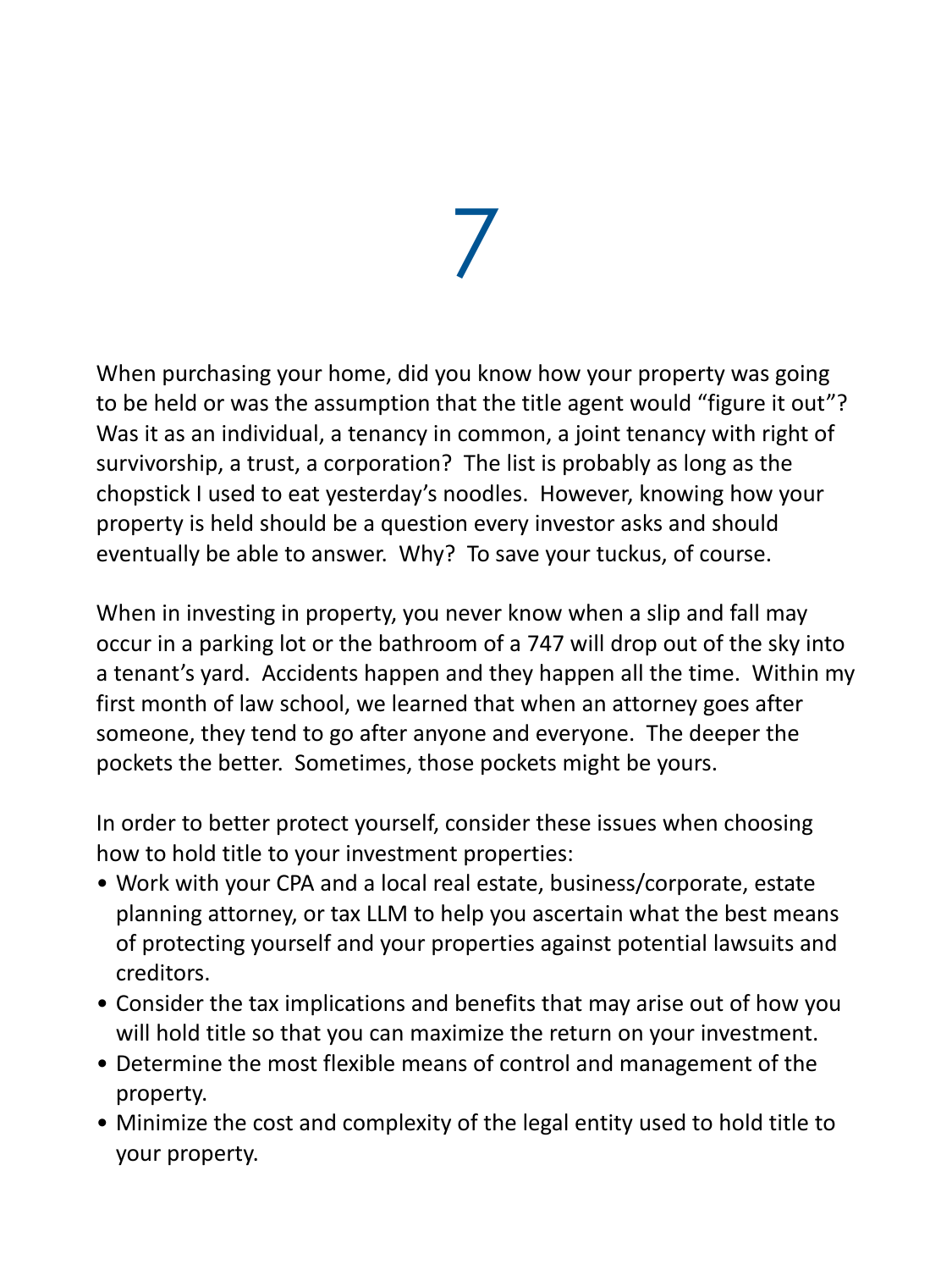## **CHAPTER EIGHT**

#### **Can you handle investment properties and its management alone?**